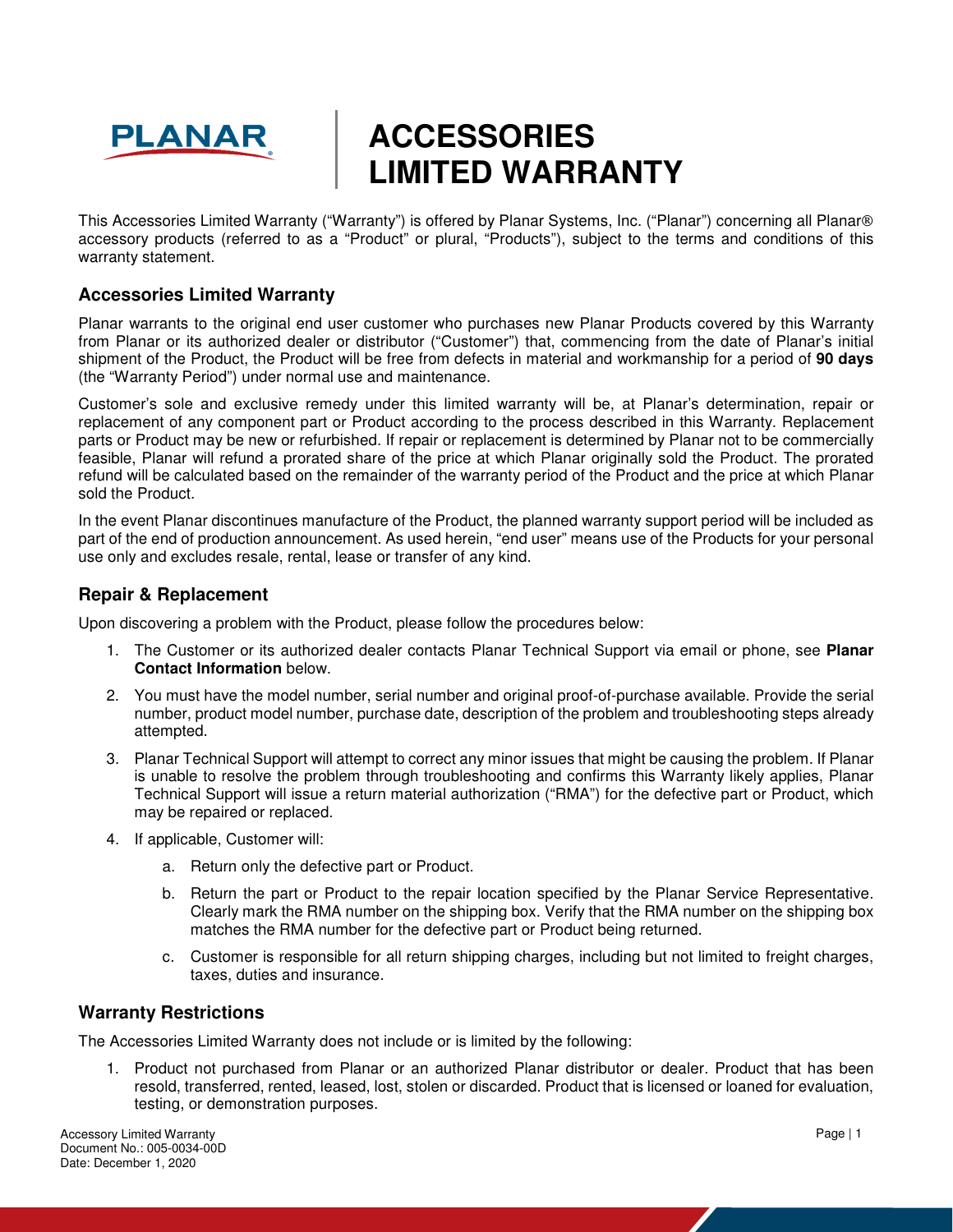- 2. Product on which the serial number has been defaced, modified or removed.
- 3. Rental costs for temporary replacement products.
- 4. Any third party software or accessory malfunction.
- 5. Labor or travel costs for installation, set-up, repair, any adjustment to settings, removal, reinstallation or other services.
- 6. Product that is physically uninstalled and moved, unless Planar Professional Services handles the move.
- 7. Damage, deterioration or malfunction resulting from:
	- a. Accident, abuse, misuse, neglect, improper ventilation & cooling, adverse environment (e.g., dust), fire, water, lightning or other acts of nature, smoke exposure (cigarette or otherwise), unauthorized product modification, failure to follow instructions supplied with the Product, or operating the Product outside the suggested normal usage conditions stated in the User Guide.
	- b. Installation, removal, disassembly, reassembly, upgrade, repair or attempted repair by anyone other than Planar. Use of supplies or parts not meeting Planar's specifications. Tampering with internal circuitry or removing or replacing any internal components or parts of the Product.
	- c. Any damage to the Product during or due to shipment.
	- d. Causes external to the Product, such as electric power fluctuations or failure.
	- e. Normal wear and tear.
	- f. Customer caused defects, including but not limited to: (i) misuse or damage to drivers, disks or connectors, or software corruption or (ii) scratched/defaced/altered materials; or (iii) failure to follow maintenance procedures as outlined in the Product's User Guide.
	- g. Any other cause not related to a defect in material or workmanship.

#### **Miscellaneous Return Issues**

- 1. Except for few exceptions, Planar will not accept returned part or Product unless the RMA number issued by Planar is shown on the outside of the box.
- 2. If a part or Product is returned and is determined to be a No Fault Found ("NFF") unit or the part or Product is returned and determined to be excluded from this Warranty, Planar reserves the right to invoice the Customer for any costs incurred by Planar.
- 3. It is the responsibility of the Customer to properly package the defective part or Product and ship it to the address provided by the Planar Customer Service representative with the RMA number prominently displayed. If the defective Product is not properly packaged and is damaged in transit during its return to Planar, the Customer may be charged for either the repair costs, if repairable, or the MSRP of a replacement product.
- 4. Shipment delivery time and availability may vary based on origin and destination. Planar is unable to deliver to PO Box and APO/FPO Box addresses.
- 5. Replacement parts or Product will assume the remainder of the original Product's warranty or 30 days from the date of shipment, whichever is longer.
- 6. Customer agrees to retain the replacement part or Product delivered by Planar and that the returned defective part or Product becomes the property of Planar.

| <b>Regions</b> | <b>Expanded Product Service Plans and</b><br><b>Professional Service Options</b> | <b>Technical Support and Warranty</b><br><b>Questions</b> |
|----------------|----------------------------------------------------------------------------------|-----------------------------------------------------------|
| North America  | Call: +1 855-748-8199<br>Toll free: 1-866-PLANAR-1 (1 866 752 6271)              | Call: +1 503 748 5799<br>Toll free: 1-866-PLANAR-1        |

# **Planar Contact Information**